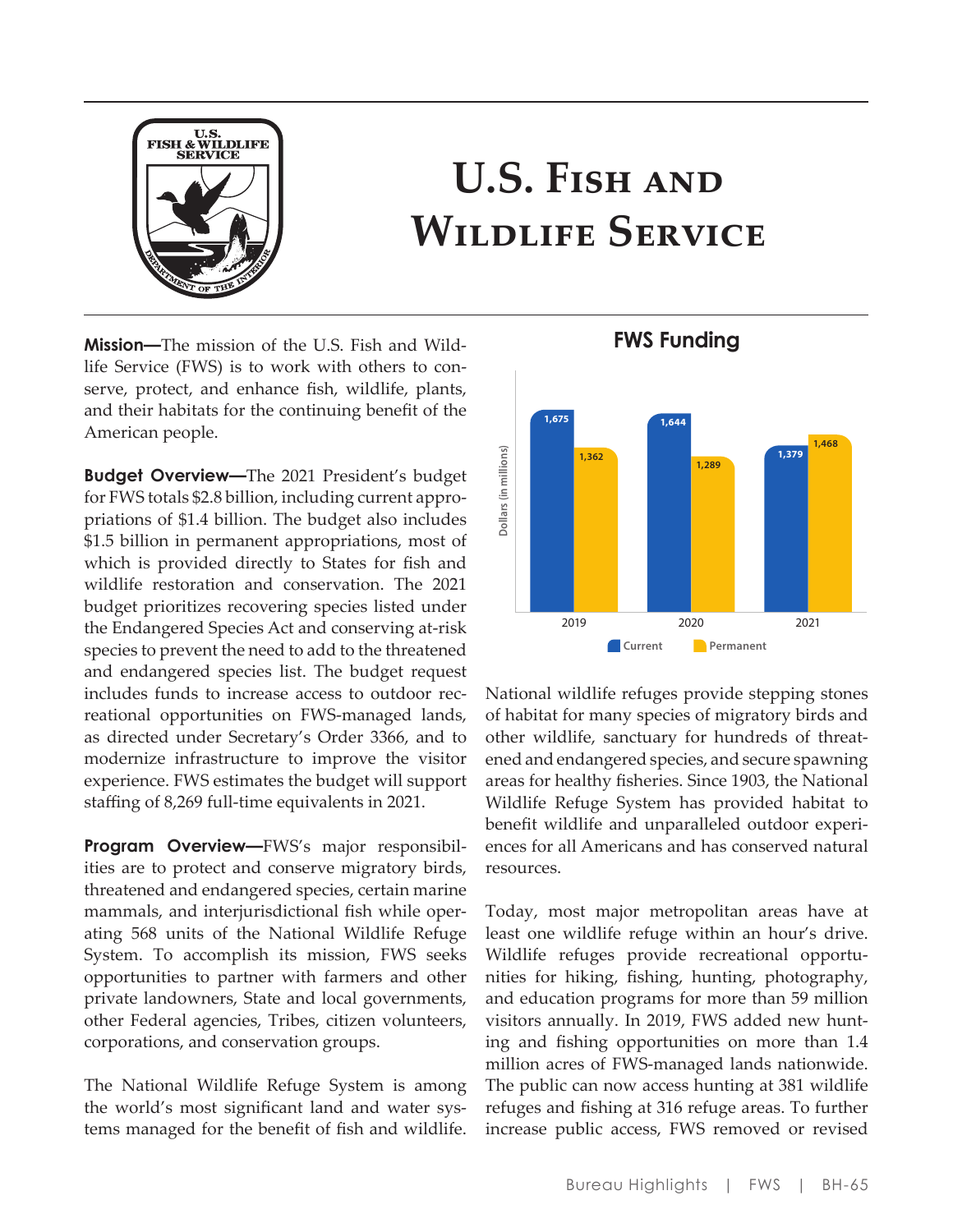

- **• The U.S. Fish and Wildlife Service originated in 1871 to study and recommend solutions to a decline in food fish.**
- **• FWS manages more than 95 million acres of land and nearly 760 million acres of submerged land in the National Wildlife Refuge System, composed of 568 national wildlife refuges, seven national monuments, and thousands of small wetlands.**
- **• FWS has removed 13 species from the list of threatened and endangered species since 2017, which reduced regulatory burdens on our communities and the economy.**
- **• FWS distributed more than \$1.3 billion in 2019, mostly to States and Tribes for the conservation of wildlife and habitat so Americans can enjoy the outdoors.**

5,000 regulations in 2019 to more closely match State hunting and fishing regulations. Eliminating those inconsistencies makes enjoying these traditional outdoor recreation opportunities easier.

The FWS Fisheries program helps safeguard interjurisdictional fisheries worth billions of dollars; rescues troubled aquatic species on the brink of extinction; and provides recreational opportunities for the public. The program's Fish Passage activities remove barriers to fish migration and movement to better support healthy fish populations for recreational fishing. In 2019, 64 national fish hatcheries produced and distributed more than 126 million fish, including walleye, American shad, salmon, and trout.

FWS strives to prevent the extinction and promote the recovery of imperiled species, using the best available science as a basis for its decisions. In administering the Endangered Species Act, FWS works to help boost the recovery of imperiled species and avoid the need for listing and regulatory requirements. FWS performs periodic species status assessments to identify recovered species eligible for removal from the threatened and endangered species list. The service has delisted 13 species since 2017. FWS partners with States, private landowners, industry, and other stakeholders to conserve at-risk species using proactive habitat management and conservation incentives.

FWS also plays a major role in the conservation of international wildlife resources as the lead agency implementing U.S. treaty commitments

for migratory birds, endangered species, wildlife trade, Arctic species, wetlands, some marine mammal species, and the biological resources of the Western Hemisphere.

**Resource Management—**The 2021 budget for the principal FWS operating account, Resource Management, is \$1.3 billion.

*Ecological Services*—The budget includes \$244.1 million to conserve, protect, and enhance listed and at-risk fish, wildlife, plants, and their habitats. This includes \$28.6 million for Conservation and Restoration activities, including the proactive conservation of at-risk species. The budget continues to prioritize funding for Planning and Consultation in the amount of \$107.8 million to conserve listed species while supporting economic development and \$98.4 million for Recovery activities focused on recovering listed species, such as updating species status reviews and recovery plans. The budget proposes \$9.4 million for the listing of species.

*Habitat Conservation*—The budget includes \$70.2 million for Habitat Conservation programs, with \$57.2 million to support voluntary, citizen, and community-based conservation on private lands through the Partners for Fish and Wildlife Program. The request includes \$12.9 million for Coastal Programs to promote voluntary habitat conservation on public and private lands along the coasts of the United States.

*National Wildlife Refuge System*—The budget includes \$525.3 million to operate and maintain the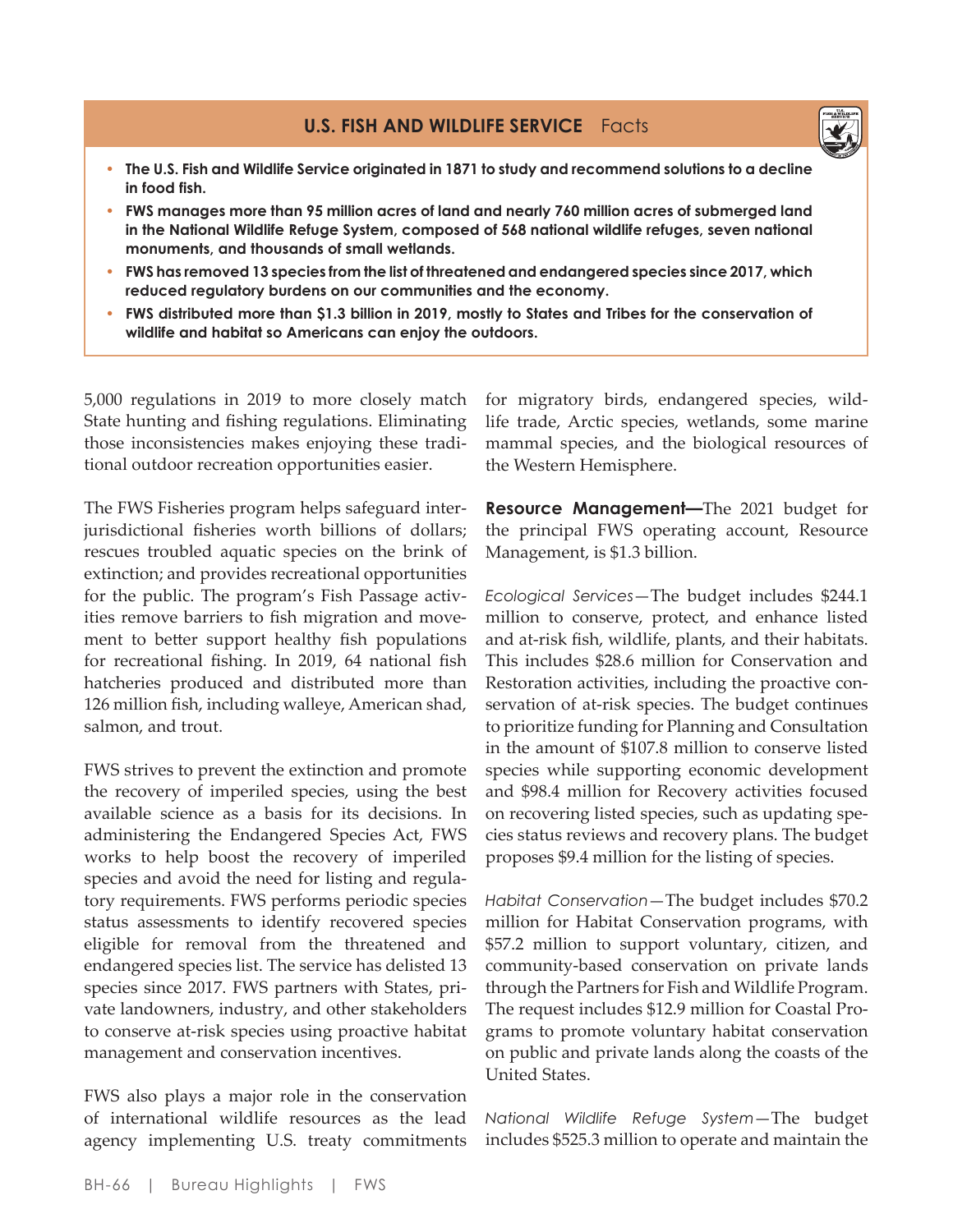568 units of the National Wildlife Refuge System. This funding provides high-quality opportunities for all Americans to enjoy wildlife-dependent recreation, including wildlife photography, hunting, and fishing.

The request includes \$249.5 million for Wildlife and Habitat Management in refuge areas for resource management aimed at ensuring a balanced conservation approach to benefit wildlife and people. This funding supports a full range of habitat types wetlands, prairies, coastal and marine areas, temperate, tundra, and boreal forests. Managing those habitats is complex and includes controlling or eradicating invasive species, using fire in a prescribed manner, and ensuring adequate water resources. The 2021 request includes \$5.0 million to expand the use of proven Early Detection and Rapid Response (EDRR) invasive species control techniques through additional strike teams. FWS will continue to pilot an intergovernmental partnership with the State of Alaska and other Federal agencies to control invasive species in that State. The budget includes \$6.0 million for Wildlife and Habitat Management to evaluate potential refuge areas that can support new and expanded outdoor recreation opportunities, including hunting and fishing.

The budget includes \$86.8 million for Visitor Services in refuges. The refuge system offers a variety of wildlife-dependent recreation opportunities

to more than 59 million people each year and recently improved accessibility by allowing the use of electric bikes, as required by Secretary's Order 3376. The budget continues support for hunting, fishing, and wildlife watching, among other wildlife-dependent recreation opportunities that benefit local communities. Hunters and anglers are a driving force behind many of our



**Number of FWS Acres Newly Opened** 

Nation's conservation efforts. Each year, spending by hunters and anglers generates more than \$1 billion to support programs that help maintain fish and wildlife populations and their habitats. Hunters, birdwatchers, anglers, and others also contribute to local economies when they travel to wildlife refuges. According to the 2018 DOI Economic Report, FWS supported more than 39,000 jobs and generated \$3.2 billion in added economic value in and around those communities. The budget includes \$44.1 million for Refuge Law Enforcement activities to ensure visitors enjoy safe outdoor experiences and protect natural resources at the refuges.

The request includes \$145.0 million for refuge maintenance facilities and equipment, prioritizing maintenance of FWS-owned facilities and infrastructure, such as visitor centers, water control structures, and resource management facilities. Addressing health and human safety deficiencies at existing facilities is the highest priority for maintenance funding.

*Migratory Bird Management*—FWS is responsible for conserving migratory bird populations through protection, restoration, and management. Bird management includes population and habitat conservation, which generally benefits a variety of species. FWS works with bird conservation partnerships of Federal and State agencies, Tribes, nongovernmental organizations, universities, corporations,

> individuals with expertise in bird conservation, and private landowners. The budget includes \$49.0 million for migratory bird management to support population monitoring, cooperation with States on migratory bird management, and environmental reviews required for development projects. This amount includes \$13.3 million for the North American Waterfowl Management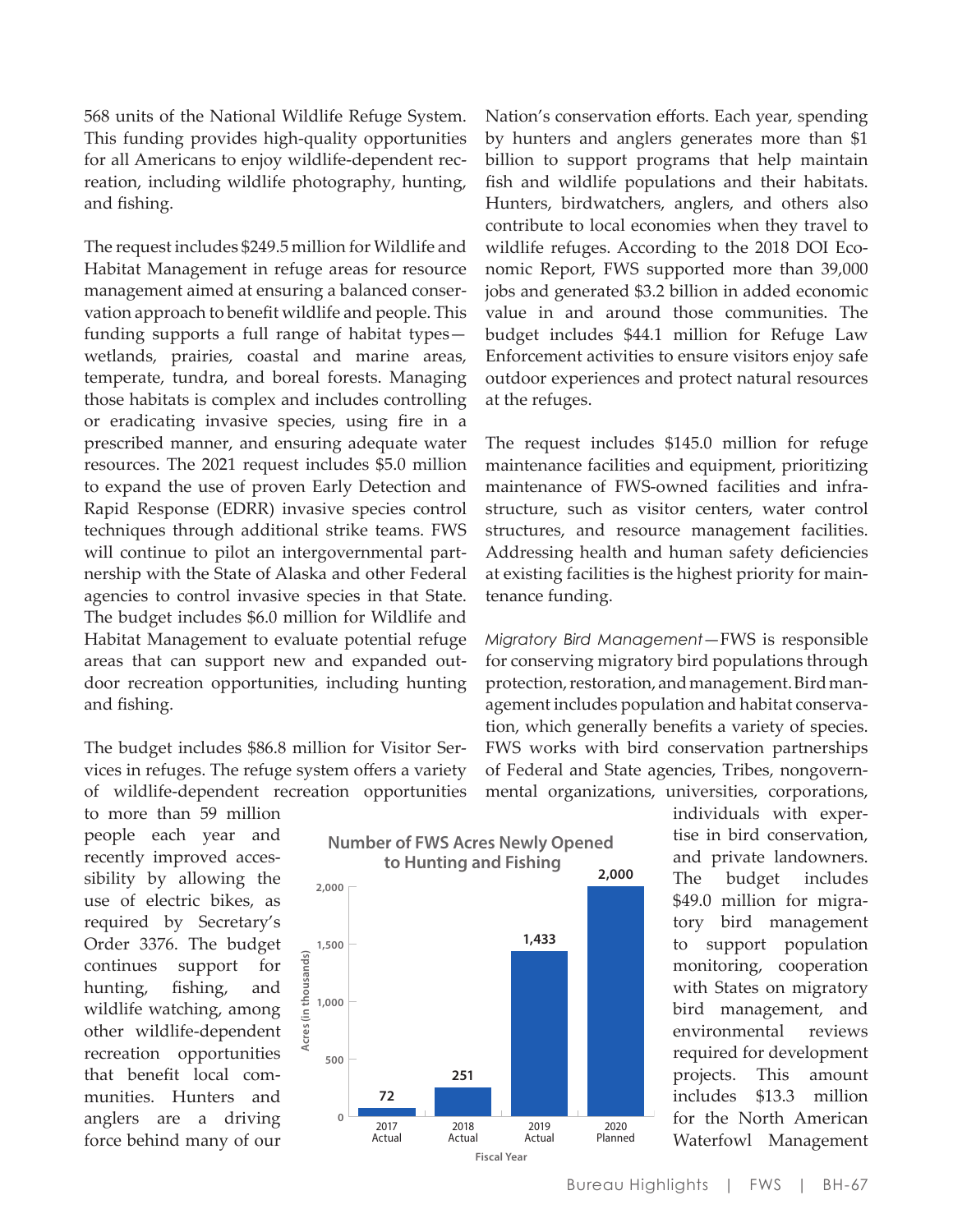

**Kids celebrate their catch.**

Plan to support regional partnerships—known as joint ventures—of government agencies, nonprofit organizations, corporations, Tribes, and individuals working to conserve habitat for migratory birds across North America. Collectively, these cooperative management activities support more than 2.4 million migratory bird hunters that enjoy more than 15.6 million days afield and generate \$2.3 billion in economic activity annually.

*Law Enforcement*—The budget provides \$77.5 million for law enforcement activities investigating wildlife crimes and enforcing wildlife laws. FWS continues to cooperate with the Department of State, other Federal agencies, and foreign governments to disrupt transportation routes connected to the illegal wildlife trafficking supply chain. FWS will enforce wildlife laws and continue to combat wildlife trafficking; halt the destruction of some of the world's most iconic species, such as elephants and rhinos, by stopping illicit trade; ensure sustainable legal trade; and reduce demand for illegal products. FWS also enforces domestic wildlife laws, such as the Lacey Act, which prohibits trade in injurious wildlife and plants.

*International Affairs*—The budget includes \$18.9 million for technical and financial assistance to international partners for innovative projects that address wildlife poaching and trafficking and support resource conservation. The International Affairs program coordinates domestic and international efforts to conserve, restore, and enhance the world's diverse wildlife and its habitats with a focus on species of international concern. The budget also reflects intensified efforts to avoid the risk of grantees being implicated in human rights abuses in foreign countries. FWS has international responsibilities under roughly 40 treaties and domestic laws. The request includes funding to implement grant programs sup-

porting human and institutional capacity building and conservation research, provide technical assistance to wildlife managers in other countries, support conservation of species at risk through the regulation of international trade, and work with States and Tribes to help ensure conservation of domestic species in international trade.

*Fish and Aquatic Conservation*—The budget request for Fish and Aquatic Conservation is \$156.1 million to improve aquatic habitats, combat invasive species, and support access to recreational fishing, among other activities. The request includes \$82.1 million for the operation and maintenance of the National Fish Hatchery System. Within that amount is \$56.0 million for fish hatchery operations, which not only produce millions of fish for species conservation and recreational fishing but also contribute to aquaculture innovations to help restore populations of threatened and endangered fish, freshwater mussels, and aquatic plants.

Maintenance funding totalling \$26.1 million will support the modernization of hatchery infrastructure and facilities. FWS will continue to cooperate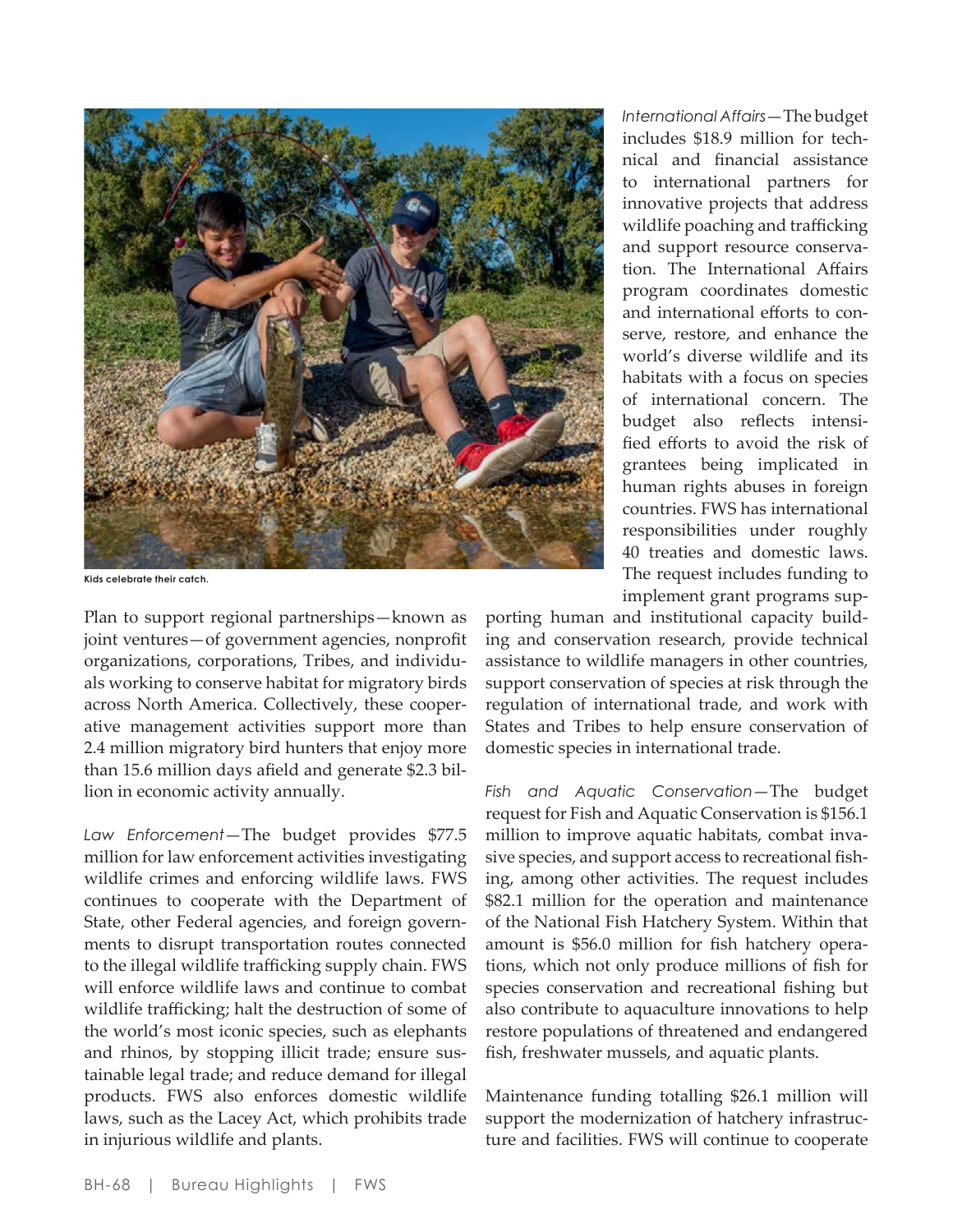with Federal agency partners to ensure hatchery activities mitigate impacts of Federal water projects via reimbursable service agreements.

The budget proposes \$74.0 million for Aquatic Habitat and Species Conservation, including \$14.0 million for the Fish Passage program, which improves the ability of fish and other aquatic species to thrive by reconnecting habitat that has been fragmented by barriers. Working with State and local governments, Tribes, and other partners, the program removes or reengineers barriers—including culverts, dams, sediment, and temperature variations—to better support healthy waterways where aquatic species can thrive.

Within the request for Aquatic Habitat and Species Conservation is \$18.3 million to control or eradicate established aquatic invasive species that threaten ecosystems, recreation, and economic values and to prevent the introduction of new aquatic invasive species. As Asian carp continue to threaten the Great Lakes, FWS works to prevent further movement by cooperating with other public and private organizations to deploy new tools and techniques. The budget includes \$9.8 million to manage Asian carp populations, including the use of contract fishing.

*General Operations*—The General Operations budget totals \$140.1 million. This includes \$21.9 million for the operation and maintenance of the National Conservation Training Center, \$5.0 million for conservation partnerships with the National Fish and Wildlife Foundation, and \$35.7 million for FWS-wide expenses. The request also includes \$77.5 million for Aviation Management and headquarters and regional operations, including consolidating administrative support services such as human resources and contracting—an effort that has already saved more than \$8.0 million.

**Construction—**The 2021 budget for Construction is \$13.3 million, of which \$5.4 million is for lineitem construction projects.

**Land Acquisition—**The 2021 budget proposes \$10.9 million for FWS land acquisition activities, which includes \$12.9 million in new budget authority and an offset of \$2.0 million in a proposed cancellation of prior-year balances. The request features \$3.0 million for strategic acquisitions that will increase access to otherwise inaccessible public lands for hunting, fishing, and other recreational uses. The budget continues to support enacted acquisition projects and includes funds to acquire inholdings that enhance operational efficiency. The budget does not request funding for line-item land acquisition projects.

**National Wildlife Refuge Fund—**Given the availability of permanent funding, the budget does not request funding for the National Wildlife Refuge Fund.

**North American Wetlands Conservation Fund—**The budget includes \$40.0 million for the North American Wetlands Conservation Fund to continue cost-shared partnership projects for wetlands and waterfowl conservation, supporting conservation and outdoor recreation.

**Cooperative Endangered Species Conservation Fund—**The 2021 budget does not request funding for planning and land acquisition grants, allowing FWS to focus on inherently Federal functions. The budget also proposes to cancel \$8.0 million in prior-year funds related to land acquisition grants that are inactive and for which funding is no longer needed.

**Multinational Species Conservation Fund—**The 2021 budget includes \$6.0 million for the Multinational Species Conservation Fund. Funding leverages support from partners to protect African and Asian elephants, rhinos, tigers, great apes, and marine turtles from threats, including those linked to illegal wildlife trafficking.

**Neotropical Migratory Bird Conservation Fund—**The 2021 request includes \$3.9 million for the Neotropical Migratory Bird Conservation Fund, providing matching grants for neotropical migratory bird conservation projects throughout the Western Hemisphere.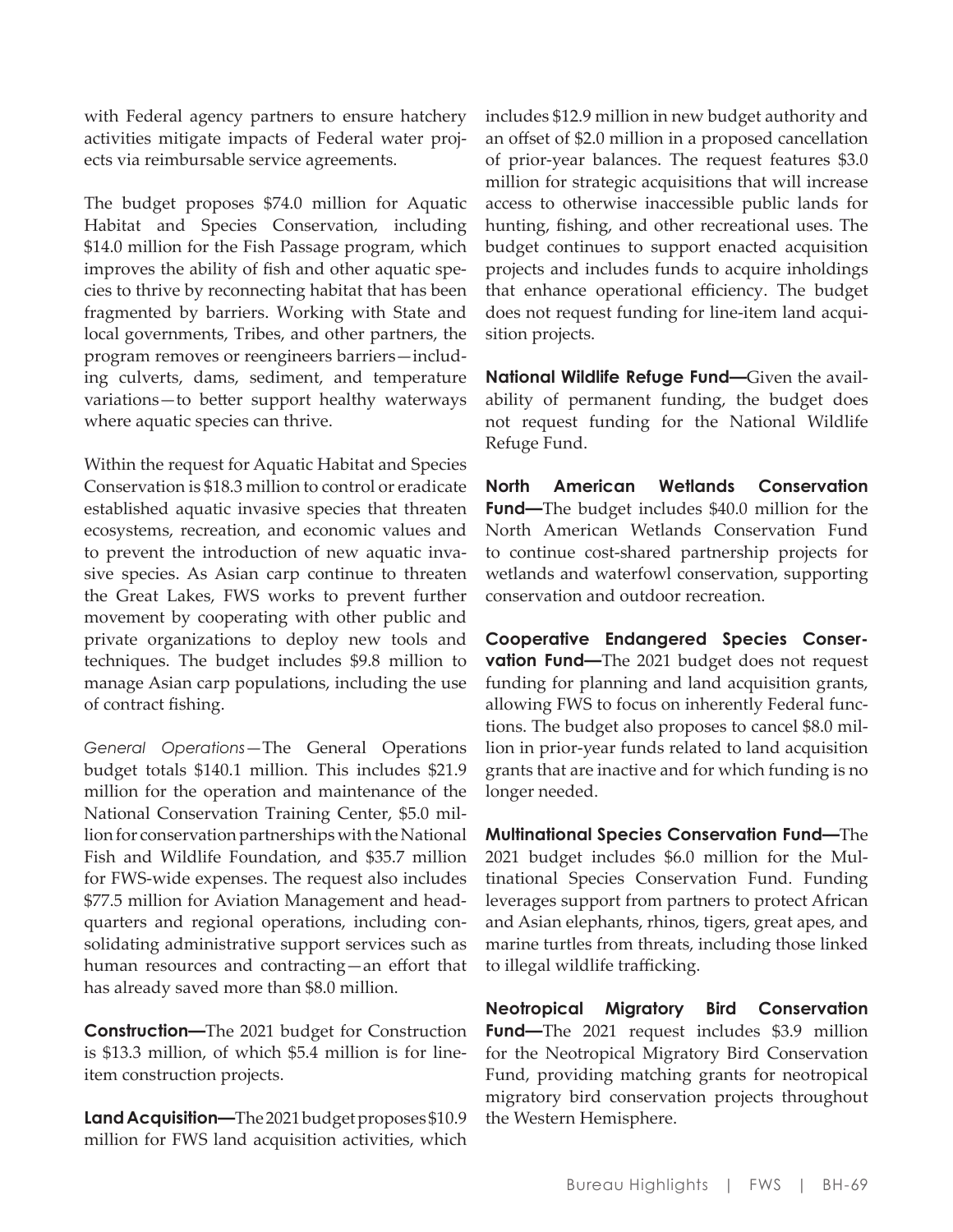**State and Tribal Wildlife Grants—**The budget includes \$31.3 million for State and Tribal Wildlife Grants. Within the total is \$2.0 million for competitive grants for projects that help to protect key migration corridors for iconic western species, including elk, mule deer, and pronghorn antelope.

**Management Reforms—**The 2021 budget helps to advance several significant management reforms. The budget supports the Administration's priority workforce goal to incentivize employee performance to better recognize high-performing employee contributions to mission achievement

across the bureau. In 2021, the Department proposes to consolidate all agency ethics staffing and funding within the Departmental Ethics Office in the Office of the Solicitor. The 2021 budget therefore assumes a transfer of \$2.3 million and 11 FTE associated with current bureau ethics activities. The budget also supports operations and maintenance of an enterprisewide grants management and tracking system, GrantSolutions.

Fixed Costs-Fixed costs of \$18.1 million are fully funded.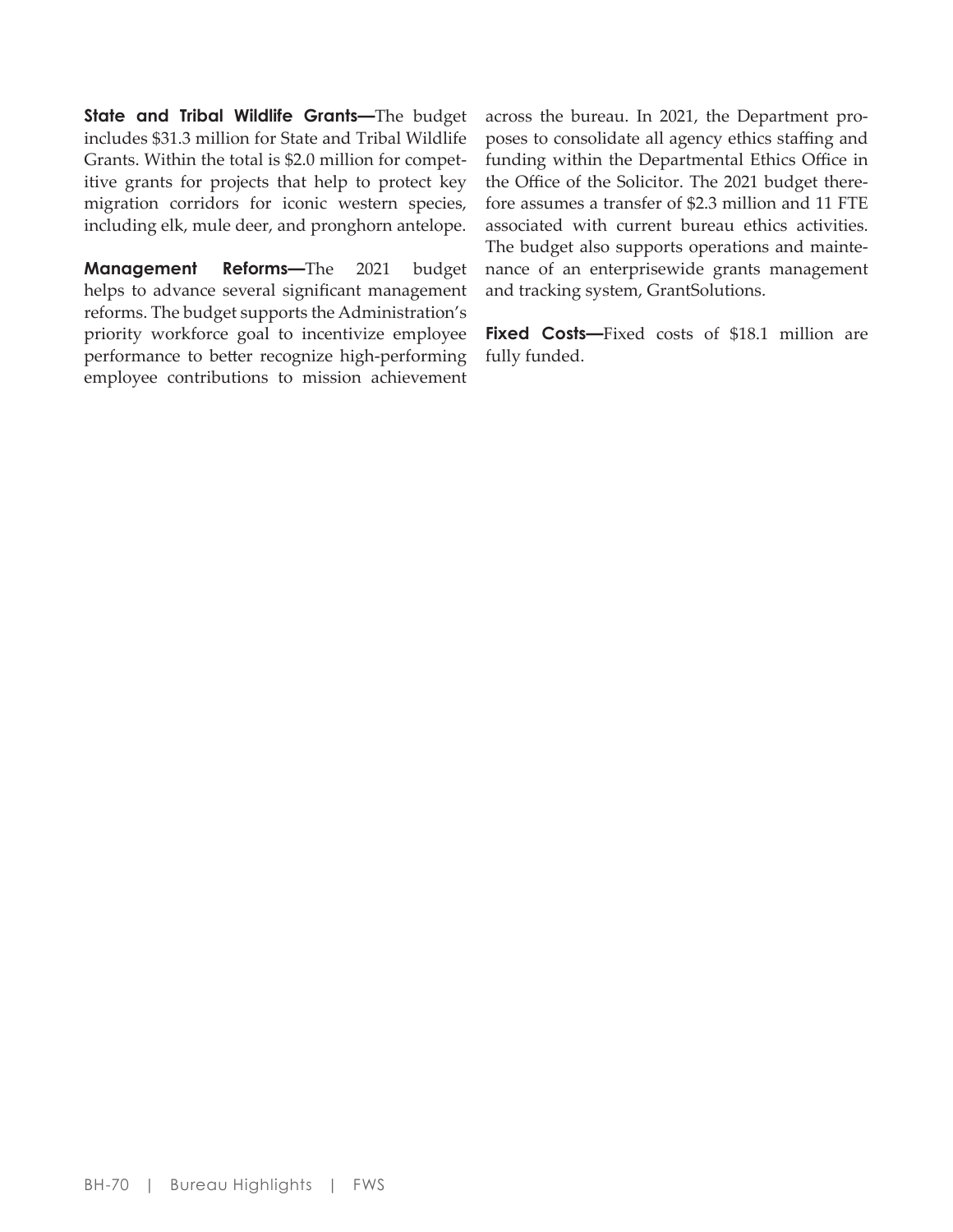# **SUMMARY OF BUREAU APPROPRIATIONS**

(all dollar amounts in thousands)

#### Comparison of 2021 Request with 2020 Enacted

|                                              |                | 2020 Enacted |                | 2021 Request         |                   | Change               |
|----------------------------------------------|----------------|--------------|----------------|----------------------|-------------------|----------------------|
|                                              | <b>FTE</b>     | Amount       | <b>FTE</b>     | Amount               | <b>FTE</b>        | Amount               |
| Current                                      |                |              |                |                      |                   |                      |
|                                              | 6,585          | 1,364,289    | 6,521          | 1,281,217            | -64               | $-83,072$            |
|                                              | 48             | 29,704       | 48             | 13,292               | $\theta$          | $-16,412$            |
|                                              | 67             | 67,087       | 32             | 10,936               | $-35$             | $-56,151$            |
|                                              | $\Omega$       | 13,228       | $\Omega$       | $\Omega$             | $\Omega$          | $-13,228$            |
| Cooperative Endangered Species               | 10             | 35,731       | $\theta$       | $-8,000$             | $-10$             | $-43,731$            |
| North American Wetlands Conservation Fund    | 5              | 46,000       | 5              | 40,000               | $\Omega$          | $-6,000$             |
| Multinational Species Conservation Fund      | 3              | 15,000       | $\overline{2}$ | 6.000                | $-1$              | $-9,000$             |
| Neotropical Migratory Bird Conservation Fund | $\mathbf{1}$   | 4,910        | $\mathbf{1}$   | 3,900                | $\theta$          | $-1,010$             |
|                                              | 14             | 67,571       | 7              | 31,286               | $-7$              | $-36,285$            |
|                                              | 6,733          | 1,643,520    | 6,616          | 1,378,631            | $-117$            | $-264,889$           |
| Permanent                                    |                |              |                |                      |                   |                      |
|                                              | $\overline{4}$ | 8,007        | 4              | 8,472                | $\theta$          | $+465$               |
|                                              | 51             | 665,007      | 51             | 810,881              | $\theta$          | $+145,874$           |
|                                              | 58             | 458,332      | 58             | 480,486              | $\Omega$          | $+22,154$            |
| Cooperative Endangered Species               | $\theta$       | 66,170       | $\Omega$       | 72,910               | $\Omega$          | $+6,740$             |
| North American Wetlands Conservation Fund    | $\mathbf{1}$   | 170          | 1              | 100                  | $\Omega$          | $-70$                |
|                                              | 67             | 75,412       | 67             | 79,425               | $\theta$          | $+4,013$             |
| Recreation Enhancement Fee Program, FWS      | 30             | 6,503        | 30             | 6,559                | $\Omega$          | $+56$                |
| Miscellaneous Permanent Appropriations       | $\overline{4}$ | 4,275        | $\overline{4}$ | 4,350                | $\Omega$          | $+75$                |
|                                              | 18             | 5,000        | 18             | 5,000                | $\Omega$          | $\Omega$             |
|                                              | $\mathbf{1}$   | $\Omega$     | 1              | $\Omega$             | $\theta$          | $\Omega$             |
|                                              | 234            | 1,288,876    | 234            | 1,468,183            | $\Omega$          | $+179,307$           |
|                                              | 484            | $\theta$     | 561            | $\theta$             | $+77$             | $\theta$             |
|                                              | 858            |              | 858            |                      |                   |                      |
| Subtotal, Allocation and Reimbursable        |                | $\theta$     |                | $\Omega$<br>$\theta$ | $\theta$<br>$+77$ | $\Omega$<br>$\theta$ |
|                                              | 1,342          | 0            | 1,419          |                      |                   |                      |
|                                              | 8,309          | 2,932,396    | 8,269          | 2,846,814            | $-40$             | $-85,582$            |

 $\overline{V}$  The FY 2020 enacted level does not include \$4.0 million in emergency supplemental appropriations provided to the Resource Management account in the United States-Mexico-Canada Agreement Implementation Act (P.L. 116-113), signed by President Trump on January 29, 2020. Additional information can be found in the Explanatory Notes section of Appendix A.

<sup>2/</sup> The 2020 enacted level reflects a rescission of \$3.6 million in prior-year balances, and the 2021 request reflects a cancellation of \$2.0 million.

3/ The 2020 enacted level reflects a rescission of \$15.8 million in prior-year balances, and the 2021 request reflects a cancellation of \$8.0 million.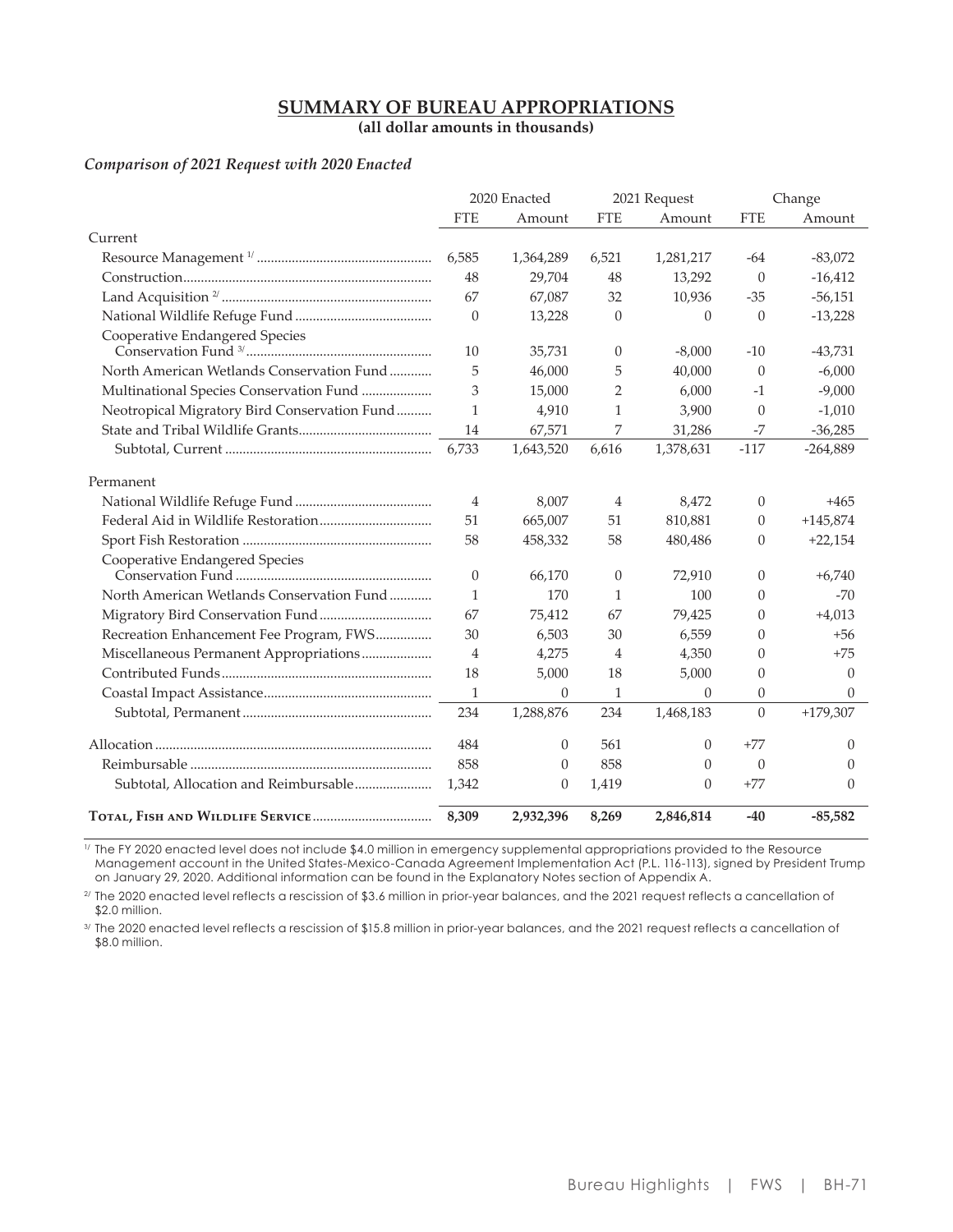# **HIGHLIGHTS OF BUDGET CHANGES**

By Appropriation Activity/Subactivity

# **APPROPRIATION:** Resource Management

|                                    | 2019 Actual | 2020 Enacted | 2021 Request   | Change    |
|------------------------------------|-------------|--------------|----------------|-----------|
| <b>Ecological Services</b>         |             |              |                |           |
|                                    | 18,318      | 20,318       | 9,375          | $-10,943$ |
| Planning and Consultation          | 106,079     | 109,016      | 107,818        | $-1,198$  |
| Conservation and Restoration       | 32,396      | 33,696       | 28,586         | $-5,110$  |
|                                    | 95,032      | 102,982      | 98,368         | $-4,614$  |
| Subtotal, Ecological Services      | 251,825     | 266,012      | 244,147        | $-21,865$ |
| <b>Habitat Conservation</b>        |             |              |                |           |
| Partners for Fish and Wildlife     | 51,633      | 56,951       | 57,241         | $+290$    |
|                                    | 13,375      | 13,375       | 12,913         | $-462$    |
| Subtotal, Habitat Conservation     | 65,008      | 70,326       | 70,154         | $-172$    |
| National Wildlife Refuge System    |             |              |                |           |
| Wildlife and Habitat Management    | 234,467     | 238,612      | 249,465        | $+10,853$ |
|                                    | 73,319      | 74,227       | 86,819         | $+12,592$ |
|                                    | 38,054      | 41,000       | 44,067         | $+3,067$  |
|                                    | 2,523       | 2,523        | 0              | $-2,523$  |
|                                    | 139,888     | 146,042      | 144,970        | $-1,072$  |
| Subtotal, National Wildlife Refuge | 488,251     | 502,404      | 525,321        | $+22,917$ |
| Conservation and Enforcement       |             |              |                |           |
| Migratory Bird Management          | 46,421      | 47,457       | 48,993         | $+1,536$  |
|                                    | 79,053      | 82,053       | 77,478         | $-4,575$  |
|                                    | 15,816      | 18,826       | 18,893         | +67       |
| Subtotal, Conservation and         |             |              |                |           |
|                                    | 141,290     | 148,336      | 145,364        | $-2,972$  |
| Fish and Aquatic Conservation      |             |              |                |           |
| National Fish Hatchery Operations  | 59,822      | 64,272       | 55,989         | $-8,283$  |
| Maintenance and Equipment          | 22,920      | 25,846       | 26,111         | $+265$    |
| Aquatic Habitat and Species        |             |              |                |           |
|                                    | 84,485      | 115,359      | 74,014         | $-41,345$ |
| Subtotal, Fish and Aquatic         |             |              |                |           |
|                                    | 167,227     | 205,477      | 156,114        | $-49,363$ |
| Cooperative Landscape Conservation | 12,500      | 12,500       | $\overline{0}$ | $-12,500$ |
| Science Support                    |             |              |                |           |
|                                    | 10,517      | 10,517       | $\theta$       | $-10,517$ |
|                                    | 6,750       | 6,750        | $\overline{0}$ | $-6,750$  |
| Subtotal, Science Support          | 17,267      | 17,267       | $\theta$       | $-17,267$ |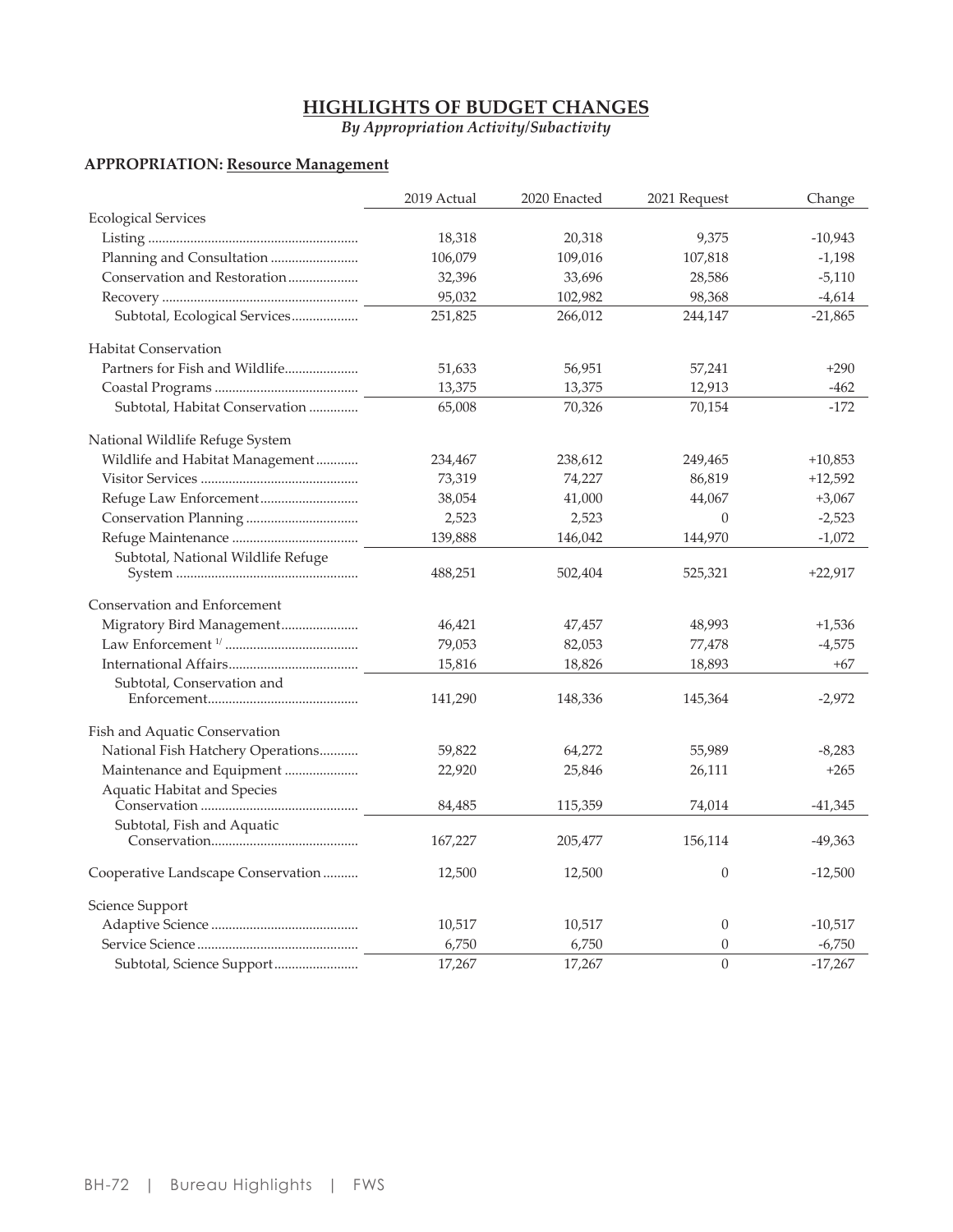#### **APPROPRIATION: Resource Management (continued)**

|                                       | 2019 Actual | 2020 Enacted | 2021 Request | Change    |
|---------------------------------------|-------------|--------------|--------------|-----------|
| General Operations <sup>2/</sup>      |             |              |              |           |
|                                       | 43.049      | 20.758       | 28,280       | $+7,522$  |
| Management and Administration         | 32,860      | 49,166       | 45,989       | $-3,177$  |
|                                       | 3,237       | 3,237        | 3,240        | $+3$      |
|                                       | 36,528      | 35,770       | 35,748       | $-22$     |
| National Fish and Wildlife Foundation | 7,022       | 7,022        | 5,000        | $-2,022$  |
| National Conservation Training Center | 26,014      | 26,014       | 21,860       | $-4,154$  |
| Subtotal, General Operations          | 148.710     | 141,967      | 140.117      | $-1,850$  |
| TOTAL APPROPRIATION                   | 1,292,078   | 1,364,289    | 1,281,217    | $-83,072$ |

<sup>1/</sup> Funding tables do not include \$4.0 million in emergency supplemental appropriations provided to the Resource Management<br>account in the United States-Mexico-Canada Agreement Implementation Act (P.L. 116-113), signed by 29, 2020. Additional information can be found in the Explanatory Notes section of Appendix A.

<sup>2/</sup> For reference, the table includes 2019 amounts in the budget structure enacted in 2020. Funds prior to 2020 were allocated to subactivities in existence before FWS implemented a shared administrative services model.

|                                      | 2021 Change<br>from<br>2020 Enacted |                                      | 2021 Change<br>from<br>2020 Enacted |
|--------------------------------------|-------------------------------------|--------------------------------------|-------------------------------------|
| TOTAL APPROPRIATION                  | $-83,072$                           | Transfer Ethics Program to Solicitor | $-201$                              |
|                                      | $-21,865$                           |                                      | $+1,377$                            |
|                                      | $-10,943$                           |                                      | $-172$                              |
|                                      | $-11,162$                           | Partners for Fish and Wildlife       | $+290$                              |
| Transfer Ethics Program to Solicitor | $-51$                               | Chesapeake Bay Nutria Eradication    | $-713$                              |
|                                      | $+270$                              | Environment Data Quality and Access  |                                     |
| Planning and Consultation            | $-1,198$                            |                                      | $-643$                              |
| General Program Activities           | $+3,618$                            | General Program Activities           | $+7,526$                            |
|                                      | $-3,500$                            | Klamath River Habitat Restoration    | $-5,132$                            |
|                                      | $-3,002$                            | Washington Regional Fisheries        |                                     |
| Transfer Ethics Program to Solicitor | $-265$                              |                                      | $-1,285$                            |
|                                      | $+1,951$                            | Transfer Ethics Program to Solicitor | $-92$                               |
|                                      | $-5,110$                            |                                      | $+629$                              |
| At-Risk Species Initiative           | $+2,000$                            |                                      | $-462$                              |
| Environmental Contaminants           | $-1,785$                            | General Program Activities           | $-253$                              |
|                                      | $-4,284$                            | Hood Canal Salmon Enhancement        |                                     |
| Sagebrush Steppe Ecosystem           | $-1,506$                            |                                      | $-184$                              |
| Transfer Ethics Program to Solicitor | $-79$                               |                                      | $-184$                              |
|                                      | $+544$                              | Transfer Ethics Program to Solicitor | $-15$                               |
|                                      | $-4,614$                            |                                      | $+174$                              |
| Ecosystem Restoration-Bay Delta      | $-500$                              | National Wildlife Refuge System      | $+22,917$                           |
| De-Listing & Down Listing            | $-1,393$                            | Wildlife and Habitat Management      | $+10,853$                           |
|                                      | $-7,000$                            | Chesapeake Bay Nutria Eradication    | $-1,675$                            |
| State of the Birds Activities        | $-3,250$                            | General Program Activities           | $+7,179$                            |
|                                      | $-2,000$                            |                                      | $+2,500$                            |
| Prescott Grant Program               | $-1,200$                            | Transfer Ethics Program to Solicitor | $-544$                              |
| Wolf Livestock Demonstration         | $-1,000$                            |                                      | $+3,393$                            |
| Florida Grasshopper Sparrow          | $-100$                              |                                      | $+12,592$                           |
| General Program Activities           | $+10,653$                           | General Program Activities           | $+12,423$                           |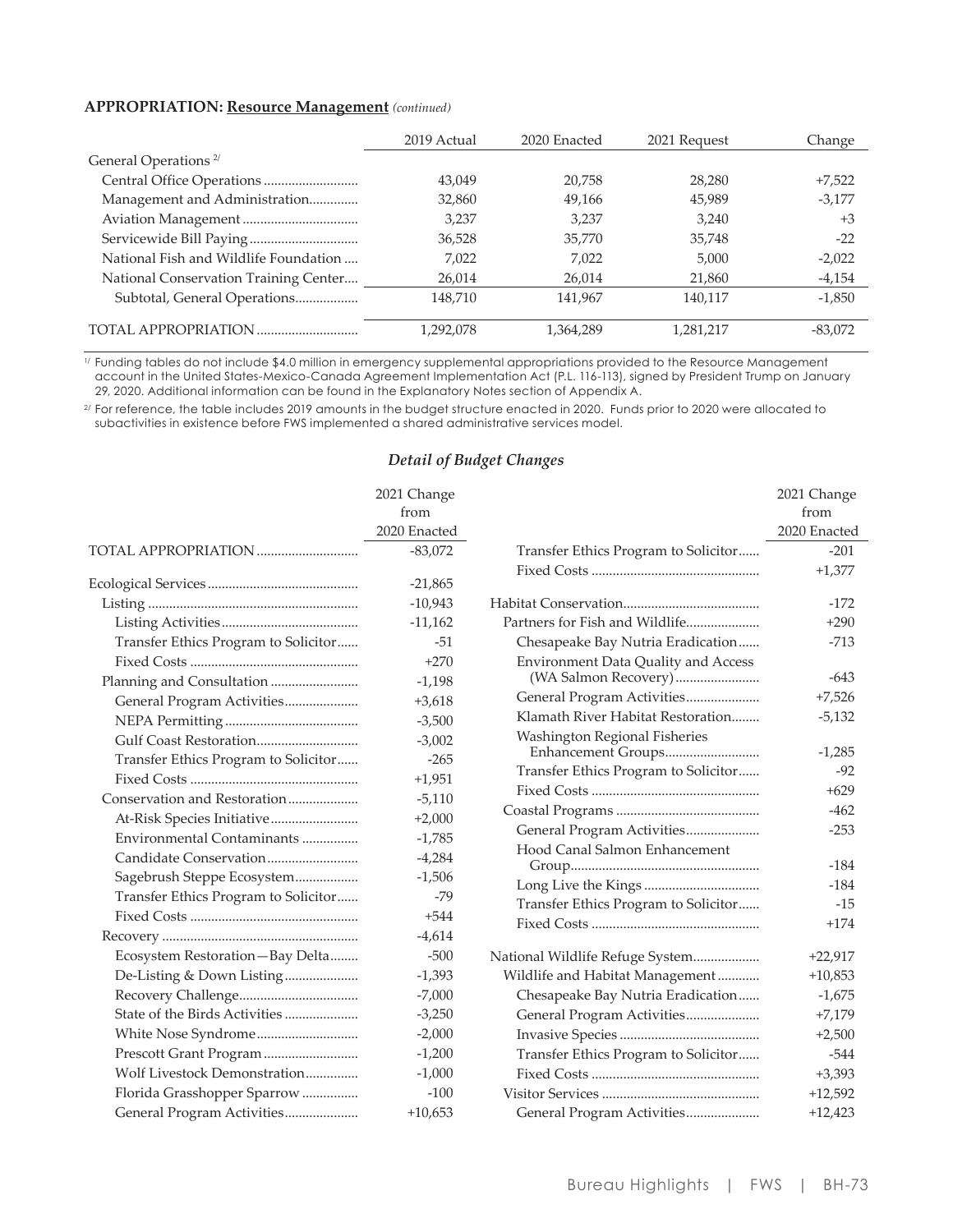# **APPROPRIATION:** Resource Management (continued)

|                                      | 2021 Change  |
|--------------------------------------|--------------|
|                                      | from         |
|                                      | 2020 Enacted |
| Urban Wildlife                       |              |
| Conservation Program                 | $-1,000$     |
| Volunteer Partnerships               | $+2,092$     |
| Youth and Careers in Nature          | $-2,000$     |
| Transfer Ethics Program to Solicitor | $-194$       |
|                                      | $+1,271$     |
| Refuge Law Enforcement               | $+3,067$     |
| General Program Activities           | $+2,442$     |
| Transfer Ethics Program to Solicitor | $-93$        |
|                                      | $+718$       |
|                                      | $-2,523$     |
|                                      | $-1,072$     |
|                                      | $-1,500$     |
| Deferred Maintenance                 | $+4,287$     |
| Equipment and Vehicle Management     | $-4,463$     |
| Maintenance Support                  | $+366$       |
| Youth Conservation Corps             | $-649$       |
| Transfer Ethics Program to Solicitor | $-220$       |
|                                      | $+1,107$     |
| Conservation and Enforcement         | $-2,972$     |
| Migratory Bird Management            | $+1,536$     |
| Conservation and Monitoring          | $+2,518$     |
| General Program Activities           | $+907$       |
|                                      | $+988$       |
|                                      | $+250$       |
| Transfer Ethics Program to Solicitor | $-53$        |
|                                      | $+426$       |
|                                      | $+339$       |
|                                      | $+295$       |
| Transfer Ethics Program to Solicitor | -13          |
|                                      | $+57$        |
|                                      | $+22$        |
| Federal Duck Stamp Activities        | $+11$        |
|                                      | $+11$        |
| North American Waterfowl Management  | $-1,343$     |
| General Program Activities           | $-1,456$     |
| Transfer Ethics Program to Solicitor | $-18$        |
|                                      | $+131$       |
|                                      | $-4,575$     |
| General Program Activities           | $-1,450$     |
| Indian Arts and Crafts Board         | $-3,500$     |
|                                      | $-14$        |
| Internal Transfer: E-Permitting      | $-500$       |
| Transfer Ethics Program to Solicitor | $-193$       |
|                                      | $+1,082$     |
|                                      |              |

|                                                          | 2021 Change        |
|----------------------------------------------------------|--------------------|
|                                                          | from               |
|                                                          | 2020 Enacted       |
|                                                          | $+67$              |
| International Conservation                               | $-2,990$           |
| General Program Activities                               | -922               |
| Arctic Council Support                                   | $-550$             |
| Wildlife Trafficking                                     | $-89$              |
| T. Roosevelt Genius Prize                                | $-1,000$           |
| Internal Transfer: E-Permitting                          | $-500$             |
| Transfer Ethics Program to Solicitor                     | $-16$              |
|                                                          | +87                |
| International Wildlife Trade                             | $+3,057$           |
| General Program Activities                               | +132               |
| Wildlife Trafficking                                     | $-200$             |
| Permitting Modernization                                 | $+2,000$           |
| <b>Internal Transfer: Permitting</b>                     |                    |
|                                                          | $+1,000$           |
| Transfer Ethics Program to Solicitor                     | $-18$              |
|                                                          | +143               |
| Fish and Aquatic Conservation                            | $-49,363$          |
| National Fish Hatchery Operations                        | $-8,283$           |
| General Program Activities                               | $+1,394$           |
| Aquatic Animal Drug Approval                             |                    |
|                                                          | -400               |
|                                                          | $-4,700$           |
| Washington State Mass Marking                            | $-1,475$           |
|                                                          | $-3,750$           |
| Transfer Ethics Program to Solicitor                     | $-115$             |
|                                                          | $+763$             |
| Maintenance and Equipment                                | $+265$             |
| Annual Maintenance                                       | $+2,046$           |
|                                                          | $-1,888$           |
| Transfer Ethics Program to Solicitor                     | $-24$              |
|                                                          | $+131$             |
| <b>Aquatic Habitat and Species</b>                       | $-41,345$          |
| Habitat Assessment and Restoration                       | $-16,667$          |
| General Program Activities                               | $-1,130$           |
| Chehalis Fisheries Restoration                           | $-268$             |
| DE River Basin Conservation Act                          | $-9,700$           |
|                                                          | $-4,600$           |
| Klamath Basin Restoration                                |                    |
|                                                          | $-1,140$           |
| Transfer Ethics Program to Solicitor                     | $-36$              |
|                                                          | $+207$             |
| Population Assessment and Cooperative                    |                    |
|                                                          | -2,477             |
| General Program Activities<br>Great Lakes Consent Decree | $-1,255$<br>$-332$ |
|                                                          |                    |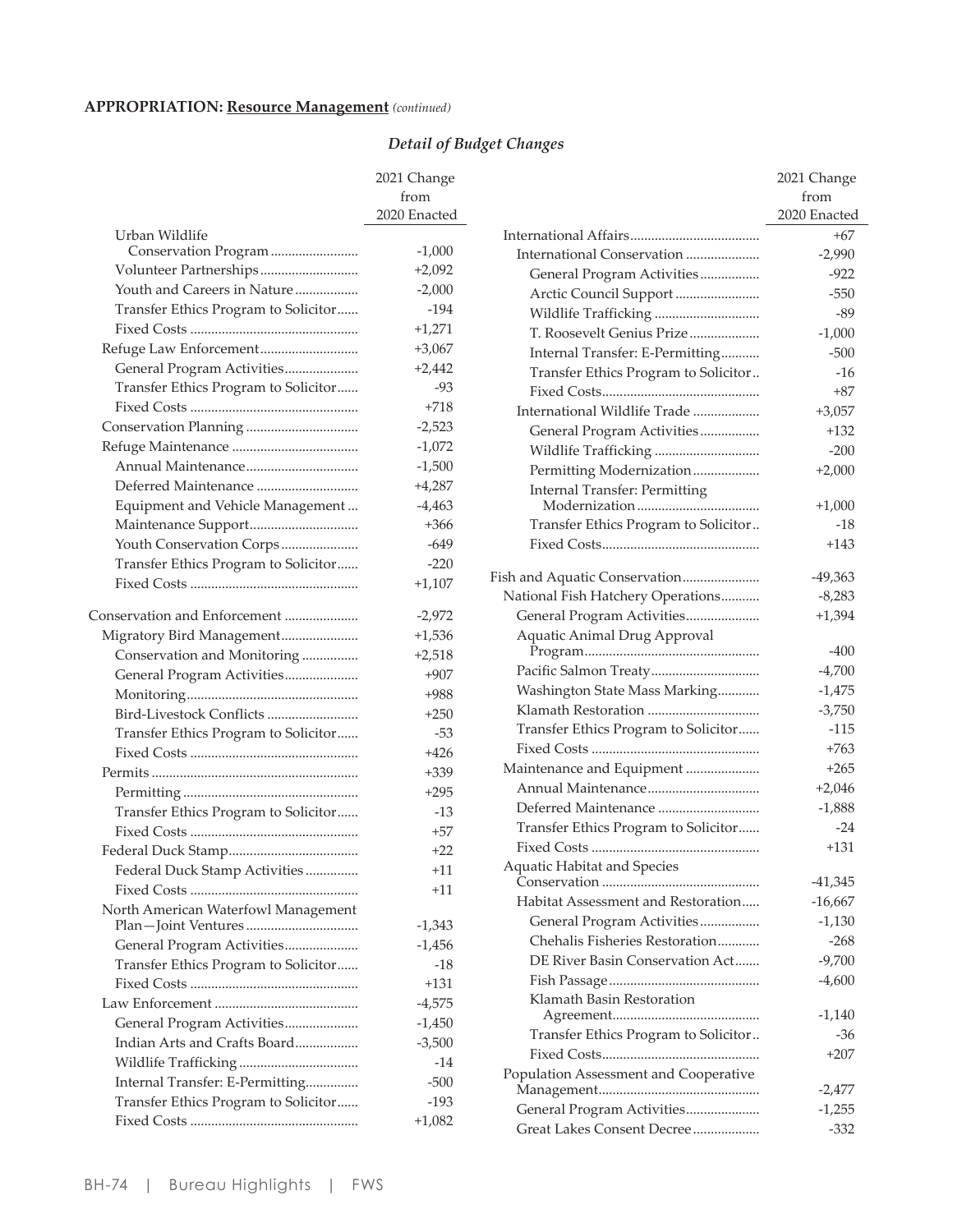# **APPROPRIATION:** Resource Management (continued)

# Detail of Budget Changes

|                                      | 2021 Change<br>from<br>2020 Enacted |
|--------------------------------------|-------------------------------------|
| Great Lakes Fish and Wildlife        |                                     |
|                                      | $-332$                              |
| Lake Champlain Sea Lamprey           | $-818$                              |
| Pacific Salmon Treaty                | $-150$                              |
| Transfer Ethics Program to Solicitor | $-48$                               |
|                                      | $+458$                              |
|                                      | $-22,201$                           |
|                                      | $-15,166$                           |
| Lake Tahoe Watercraft Inspections    | $-4,088$                            |
| National Invasive Species Act State/ |                                     |
|                                      | $-1,834$                            |
|                                      | $+93$                               |
| Quagga and Zebra Mussels             | $-1,000$                            |
| Sea Lamprey Administration           | $-300$                              |
| Transfer Ethics Program to Solicitor | $-23$                               |
|                                      | $+117$                              |
| Cooperative Landscape Conservation   | $-12,500$                           |
| Ecosystem Restoration-Gulf Coast     | $-1,000$                            |
| General Program Activities           | $-11,500$                           |
|                                      |                                     |
|                                      | $-17,267$                           |
|                                      | $-10,517$                           |
| Ecosystem Restoration-Gulf Coast     | $-931$                              |
| General Program Activities           | $-9,586$                            |
|                                      | $-6,750$                            |
| General Program Activities           | $-3,250$                            |
|                                      | $-3,500$                            |
|                                      |                                     |

|                                                        | 2021 Change  |
|--------------------------------------------------------|--------------|
|                                                        | from         |
|                                                        | 2020 Enacted |
|                                                        | $-1,850$     |
|                                                        | $+7,522$     |
|                                                        | $+1,406$     |
| Internal Transfer: Regional Office                     |              |
|                                                        | $+5,000$     |
|                                                        | $+1,116$     |
| Management and Administration                          | $-3,177$     |
| Joint Administrative Operations                        | $+447$       |
| Internal Transfer: Regional Office                     |              |
|                                                        | $-5,000$     |
|                                                        | $+1,376$     |
| Servicewide Bill Paying                                | $-22$        |
| Working Capital Fund (less realty                      |              |
|                                                        | $-356$       |
| Workers' Compensation                                  | $+514$       |
| Unemployment Compensation                              | $-180$       |
| National Fish and Wildlife Foundation                  | $-2,022$     |
|                                                        | $+3$         |
|                                                        | $+1$         |
|                                                        | $+2$         |
| National Conservation Training Center                  | $-4,154$     |
| Youth and Careers in Nature                            | $-3,913$     |
| General Program Activities                             | $+2,038$     |
|                                                        | $-2,602$     |
|                                                        | $+323$       |
| Subtotals for Changes Across Multiple<br>Subactivities |              |
| Transfer Ethics Program to Solicitor                   | $-2,311$     |
|                                                        | $+17,842$    |

### **APPROPRIATION: Construction**

|                                       | 2019 Actual | 2020 Enacted | 2021 Request | Change    |
|---------------------------------------|-------------|--------------|--------------|-----------|
| Nationwide Engineering Services       | 5,475       | 5,368        | 5,467        | $+99$     |
| Dam, Bridge, and Seismic Safety       | 1,972       | 1,232        | 2.427        | $+1.195$  |
| Line-Item Construction Projects       | 48,166      | 23.104       | 5,398        | $-17,706$ |
| TOTAL APPROPRIATION (w/o supplemental | 55,613      | 29.704       | 13,292       | $-16,412$ |
|                                       | $-1,500$    |              |              |           |
|                                       | 82,400      |              |              |           |
| TOTAL APPROPRIATION (w/supplemental   | 136.513     | 29.704       | 13.292       | $-16.412$ |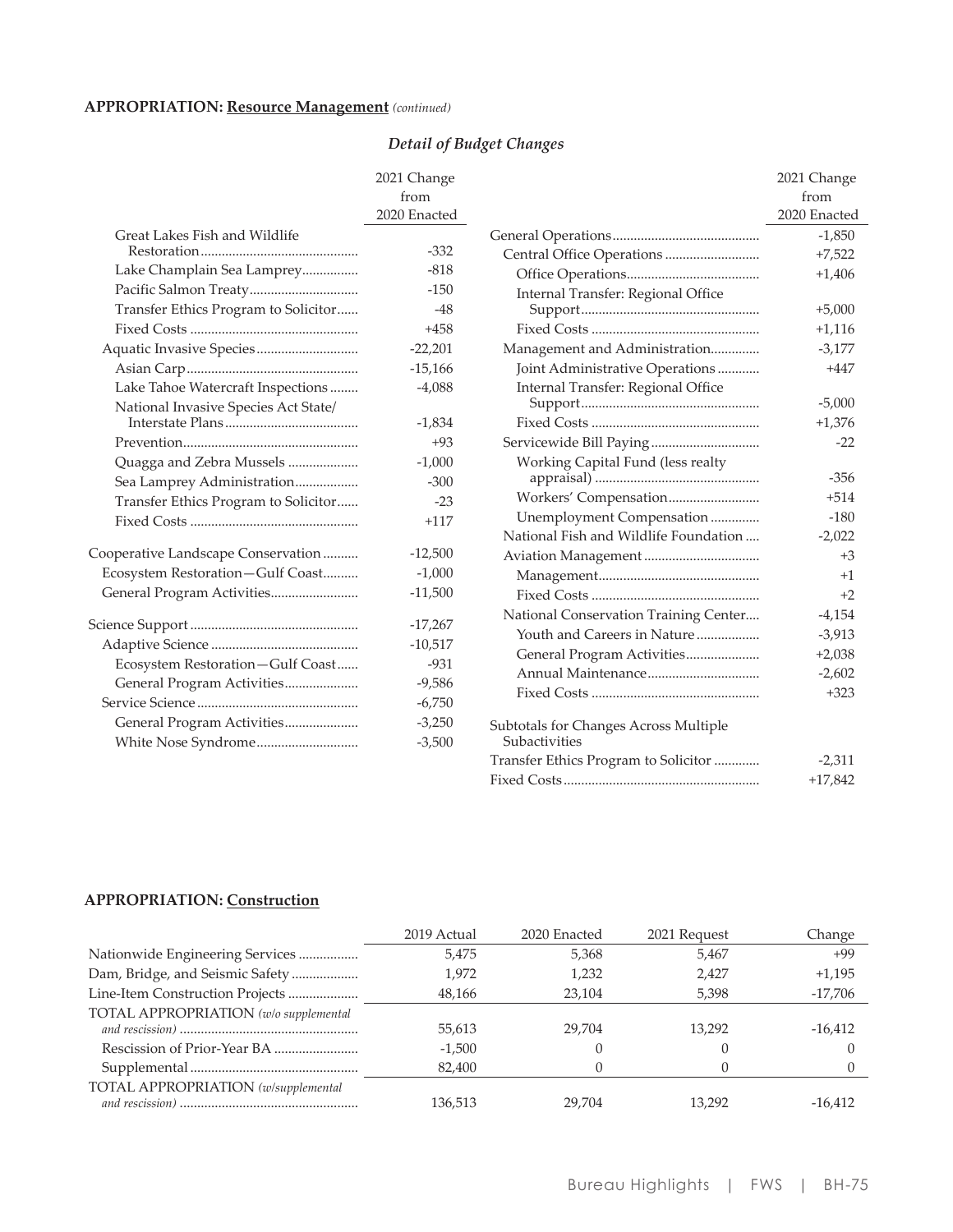# **APPROPRIATION:** Construction (continued)

## Detail of Budget Changes

| 2021 Change  |                                 | 2021 Change  |
|--------------|---------------------------------|--------------|
| from         |                                 | from         |
| 2020 Enacted |                                 | 2020 Enacted |
| $-16.412$    | Dam, Bridge, and Seismic Safety | $+1,195$     |
|              |                                 | $+418$       |
| +99          |                                 | $+777$       |
| -46          | Line-Item Construction Projects | $-17.706$    |
| 145          |                                 |              |

### APPROPRIATION: Land Acquisition

|                                            | 2019 Actual | 2020 Enacted | 2021 Request     | Change    |
|--------------------------------------------|-------------|--------------|------------------|-----------|
|                                            | 12.773      | 13,000       | 9,598            | $-3,402$  |
|                                            | 465         | 465          |                  | $-465$    |
|                                            | 22,600      | 31,250       |                  | $-31,250$ |
|                                            | 1,500       | 1,500        |                  | $-1,500$  |
| Inholdings, Emergencies, and Hardships     | 5,351       | 6,500        | 338              | $-6,162$  |
|                                            | 20,000      | 10,000       |                  | $-10,000$ |
| Sportsmen and Recreational Access          | 2,500       | 8.000        | 3,000            | $-5,000$  |
| TOTAL APPROPRIATION (w/o cancellation      |             |              |                  |           |
|                                            | 65,189      | 70,715       | 12,936           | $-57,779$ |
| Cancellation of Prior-Year BA              |             |              | $-2.000$         | $-2,000$  |
|                                            |             | $-3,628$     | $\left( \right)$ | $+3,628$  |
| <b>TOTAL APPROPRIATION</b> (w/cancellation |             |              |                  |           |
|                                            | 65,189      | 67.087       | 10.936           | $-56.151$ |

|                                            | 2021 Change  |                                        |
|--------------------------------------------|--------------|----------------------------------------|
|                                            | from         |                                        |
|                                            | 2020 Enacted |                                        |
| <b>TOTAL APPROPRIATION</b> (w/cancellation | $-56,151$    | Highlands Conserv<br>Sportsmen and Rec |
| TOTAL APPROPRIATION (w/o cancellation      | $-57,779$    | Fixed Costs<br>Cancellation of Pric    |
|                                            | $-42,897$    |                                        |
| Land Acquisition Management                | $-3,520$     |                                        |
|                                            | $-465$       |                                        |
|                                            | $-31,250$    |                                        |
|                                            | $-1,500$     |                                        |
| Inholdings, Emergencies, and Hardships     | $-6,162$     |                                        |
|                                            |              |                                        |

|                                   | 2021 Change<br>from |
|-----------------------------------|---------------------|
|                                   | 2020 Enacted        |
|                                   | $-10,000$           |
| Sportsmen and Recreational Access | $-5,000$            |
|                                   | $+118$              |
|                                   | $+1,628$            |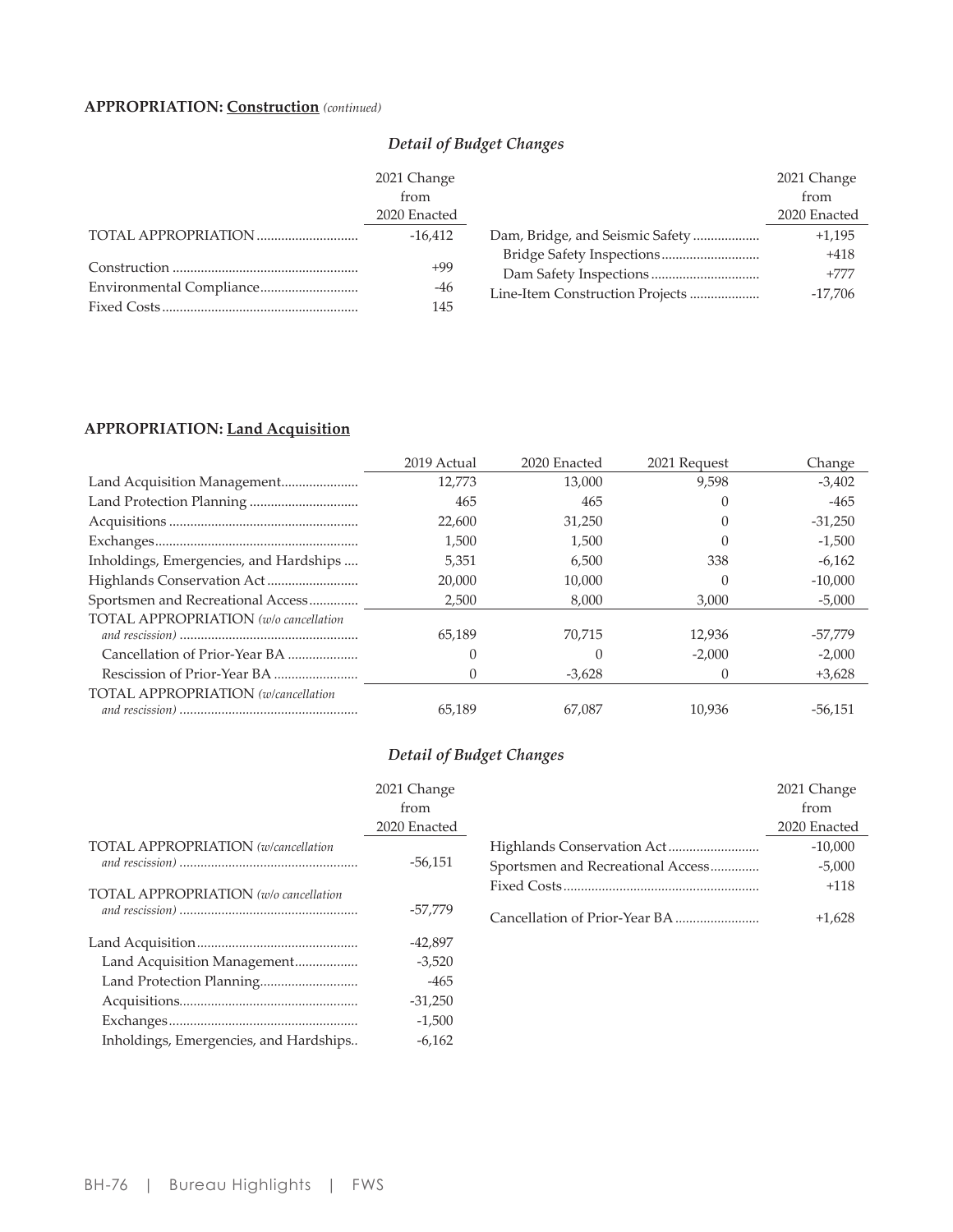# APPROPRIATION: National Wildlife Refuge Fund

|                                 | 2019 Actual         | 2020 Enacted | 2021 Request | Change    |  |  |  |
|---------------------------------|---------------------|--------------|--------------|-----------|--|--|--|
|                                 | 13,228              | 13,228       | 0            | $-13,228$ |  |  |  |
| <b>Detail of Budget Changes</b> |                     |              |              |           |  |  |  |
|                                 |                     |              |              |           |  |  |  |
|                                 | 2021 Change<br>from |              |              |           |  |  |  |
|                                 |                     |              |              |           |  |  |  |
|                                 | 2020 Enacted        |              |              |           |  |  |  |
|                                 | $-13,228$           |              |              |           |  |  |  |
|                                 |                     |              |              |           |  |  |  |
| National Wildlife Refuge Fund   | $-13,228$           |              |              |           |  |  |  |

## APPROPRIATION: Cooperative Endangered Species Conservation Fund

|                                              | 2019 Actual | 2020 Enacted | 2021 Request | Change    |
|----------------------------------------------|-------------|--------------|--------------|-----------|
| Grants and Administration                    |             |              |              |           |
|                                              | 12.508      | 13,000       | 0            | $-13,000$ |
| Habitat Conservation Plan (HCP)              |             |              |              |           |
|                                              | 7,485       | 8,000        | 0            | $-8,000$  |
|                                              | 2,702       | 2,702        |              | $-2,702$  |
| Subtotal, Grants and Administration          | 22,695      | 23,702       |              | $-23,702$ |
| Land Acquisition                             |             |              |              |           |
| Species Recovery Land Acquisition            | 11,162      | 11,162       | 0            | $-11,162$ |
| HCP Land Acquisition Grants to States        | 19,638      | 19,638       | $\theta$     | $-19,638$ |
| Subtotal, Land Acquisition                   | 30,800      | 30,800       | $\Omega$     | $-30,800$ |
| TOTAL APPROPRIATION (w/o cancellation        |             |              |              |           |
|                                              | 53,495      | 54,502       |              | $-54,502$ |
| Cancellation of Prior-Year BA <sup>1</sup> ' | $\Omega$    | 0            | $-8,000$     | $-8,000$  |
|                                              | $-7,500$    | $-18,771$    | 0            | $+18,771$ |
| TOTAL APPROPRIATION (w/cancellation          |             |              |              |           |
|                                              | 45,995      | 35,731       | $-8,000$     | $-43,731$ |

## **Detail of Budget Changes**

|                                       | 2021 Change<br>from<br>2020 Enacted |                                             | 2021 Change<br>from<br>2020 Enacted |
|---------------------------------------|-------------------------------------|---------------------------------------------|-------------------------------------|
| TOTAL APPROPRIATION (w/cancellation   | $-43.731$                           |                                             | $-8,000$                            |
|                                       |                                     |                                             | $-2,702$                            |
| TOTAL APPROPRIATION (w/o cancellation | $-54.502$                           |                                             | $-11,162$                           |
|                                       |                                     | HCP Land Acquisition Grants to States       | $-19,638$                           |
|                                       | $-13,000$                           | Cancellation of Prior-Year BA <sup>1/</sup> | $+10.771$                           |

<sup>1/</sup> The 2021 request proposes an \$8 million cancellation of prior-year balances derived from the Land and Water Conservation Fund.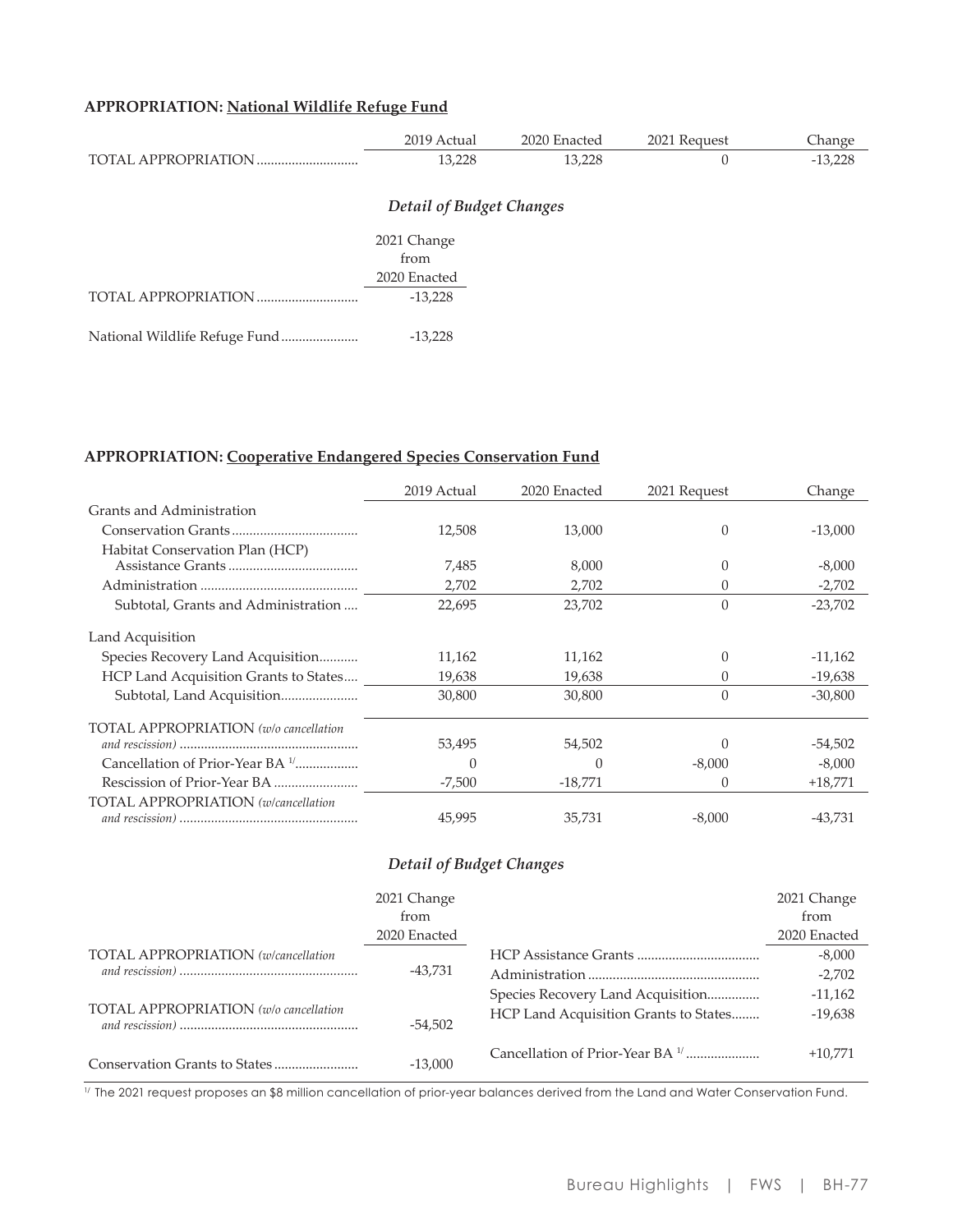# APPROPRIATION: North American Wetlands Conservation Fund

|                                              | 2019 Actual  | 2020 Enacted | 2021 Request | Change   |  |  |
|----------------------------------------------|--------------|--------------|--------------|----------|--|--|
|                                              | 42,000       | 46,000       | 40,000       | $-6,000$ |  |  |
|                                              |              |              |              |          |  |  |
| <b>Detail of Budget Changes</b>              |              |              |              |          |  |  |
|                                              | 2021 Change  |              |              |          |  |  |
|                                              | from         |              |              |          |  |  |
|                                              | 2020 Enacted |              |              |          |  |  |
| TOTAL APPROPRIATION                          | $-6,000$     |              |              |          |  |  |
|                                              |              |              |              |          |  |  |
| North American Wetlands Conservation<br>Fund | $-6,000$     |              |              |          |  |  |

# APPROPRIATION: Multinational Species Conservation Fund

|                                        | 2019 Actual | 2020 Enacted | 2021 Request | Change   |
|----------------------------------------|-------------|--------------|--------------|----------|
| African Elephant Conservation Fund     | 2,682       | 3,450        | 1.401        | $-2,049$ |
| Asian Elephant Conservation Fund       | 1.657       | 2,110        | 845          | $-1,265$ |
| Rhinoceros and Tiger Conservation Fund | 3,540       | 4,650        | 1,865        | $-2,785$ |
|                                        | 2,075       | 2.700        | 1.071        | $-1,629$ |
| Marine Turtle Conservation Fund        | 1.607       | 2,090        | 818          | $-1,272$ |
|                                        | 11.561      | 15.000       | 6.000        | $-9,000$ |

|                                        | 2021 Change  |
|----------------------------------------|--------------|
|                                        | from         |
|                                        | 2020 Enacted |
| TOTAL APPROPRIATION                    | $-9,000$     |
|                                        |              |
| African Elephant Conservation Fund     | $-2,049$     |
| Asian Elephant Conservation Fund       | $-1,265$     |
| Rhinoceros and Tiger Conservation Fund | $-2,785$     |
|                                        | $-1,629$     |
| Marine Turtle Conservation Fund        | $-1.272$     |